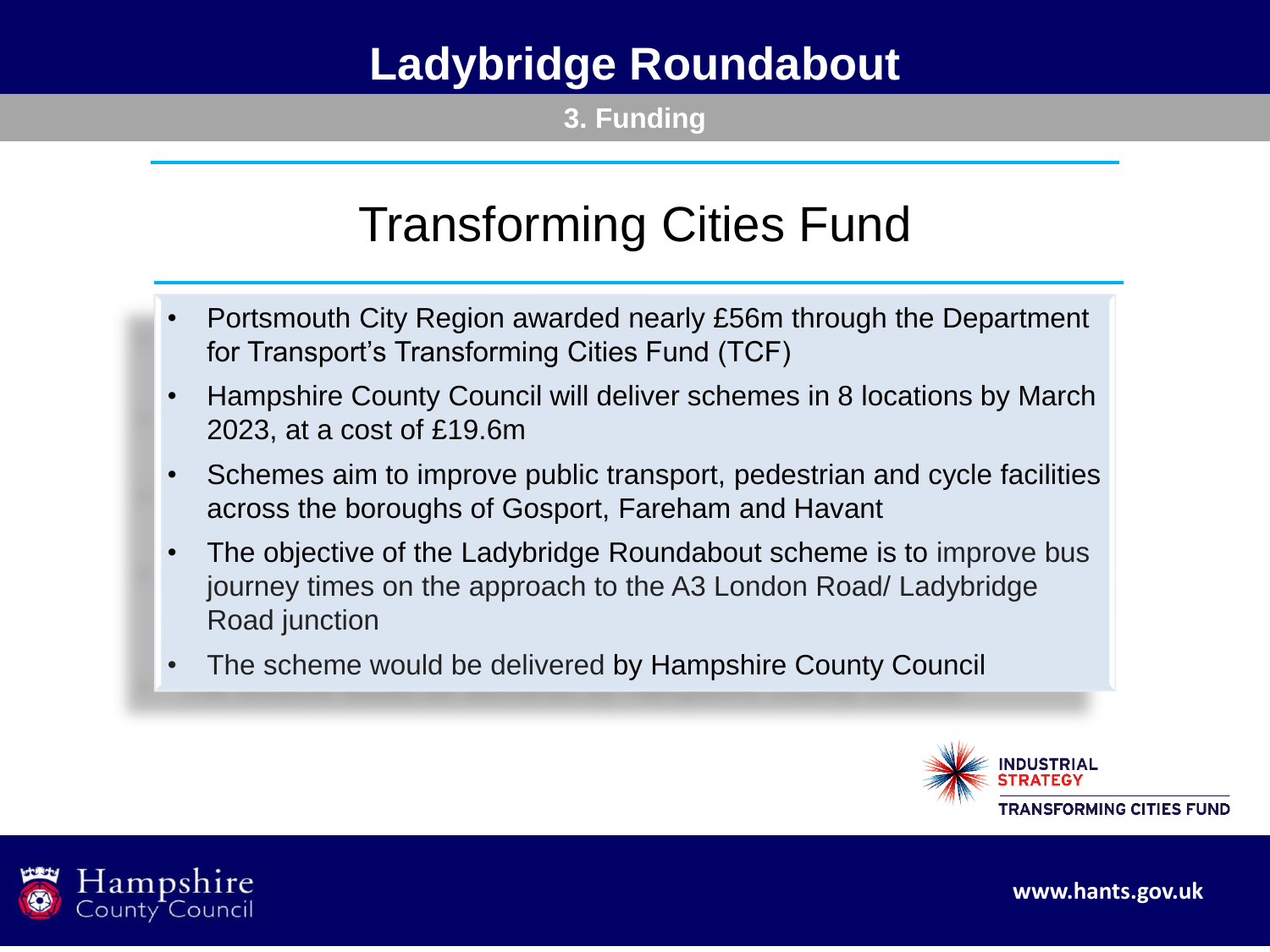#### **4. Scheme Overview Plan**



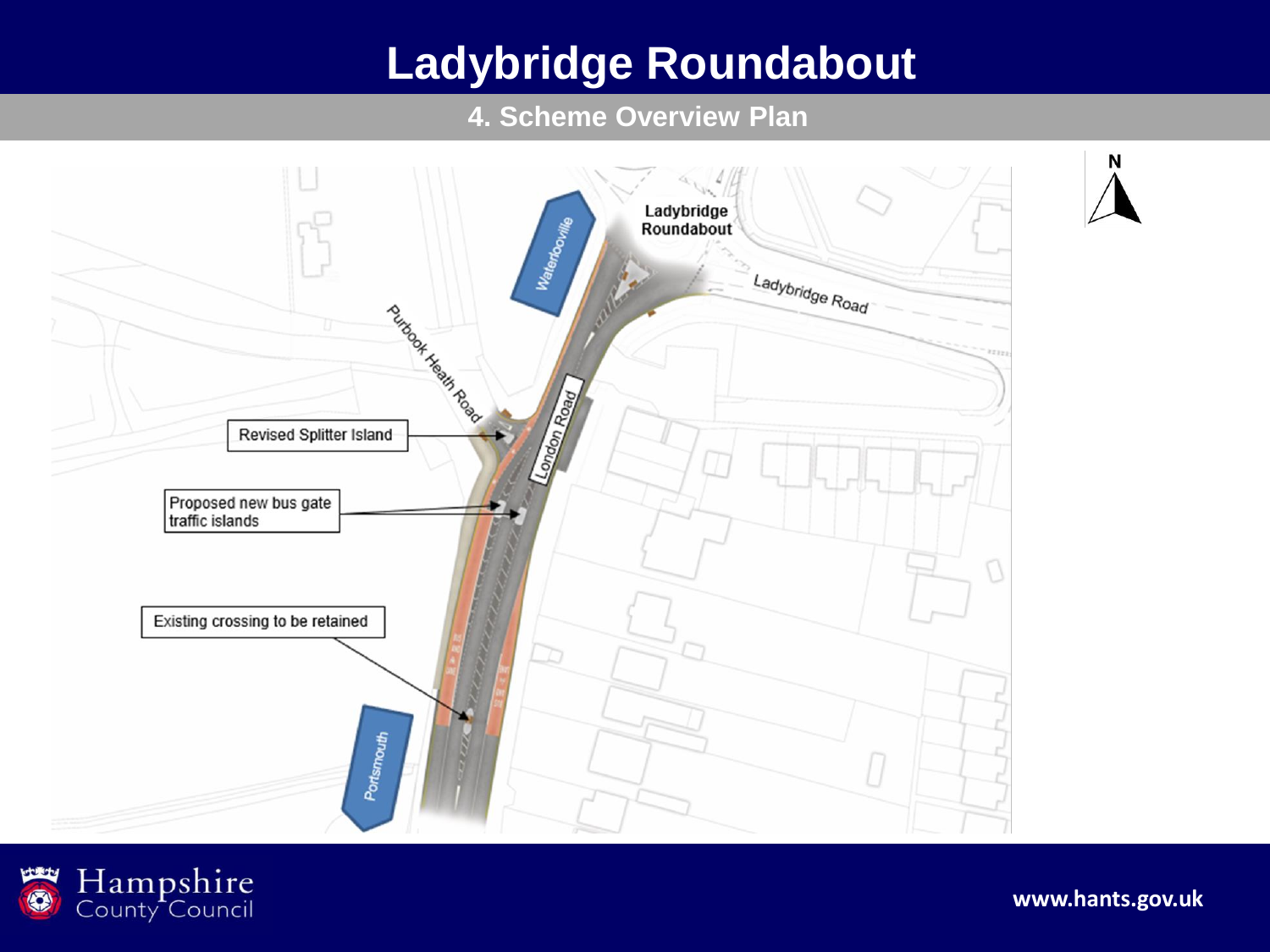**6. Key Features - Benefits**



### Improve bus service journey time reliability



Potential additional benefits could include:

- increase modal shift
- reduced congestion
- environmental improvements

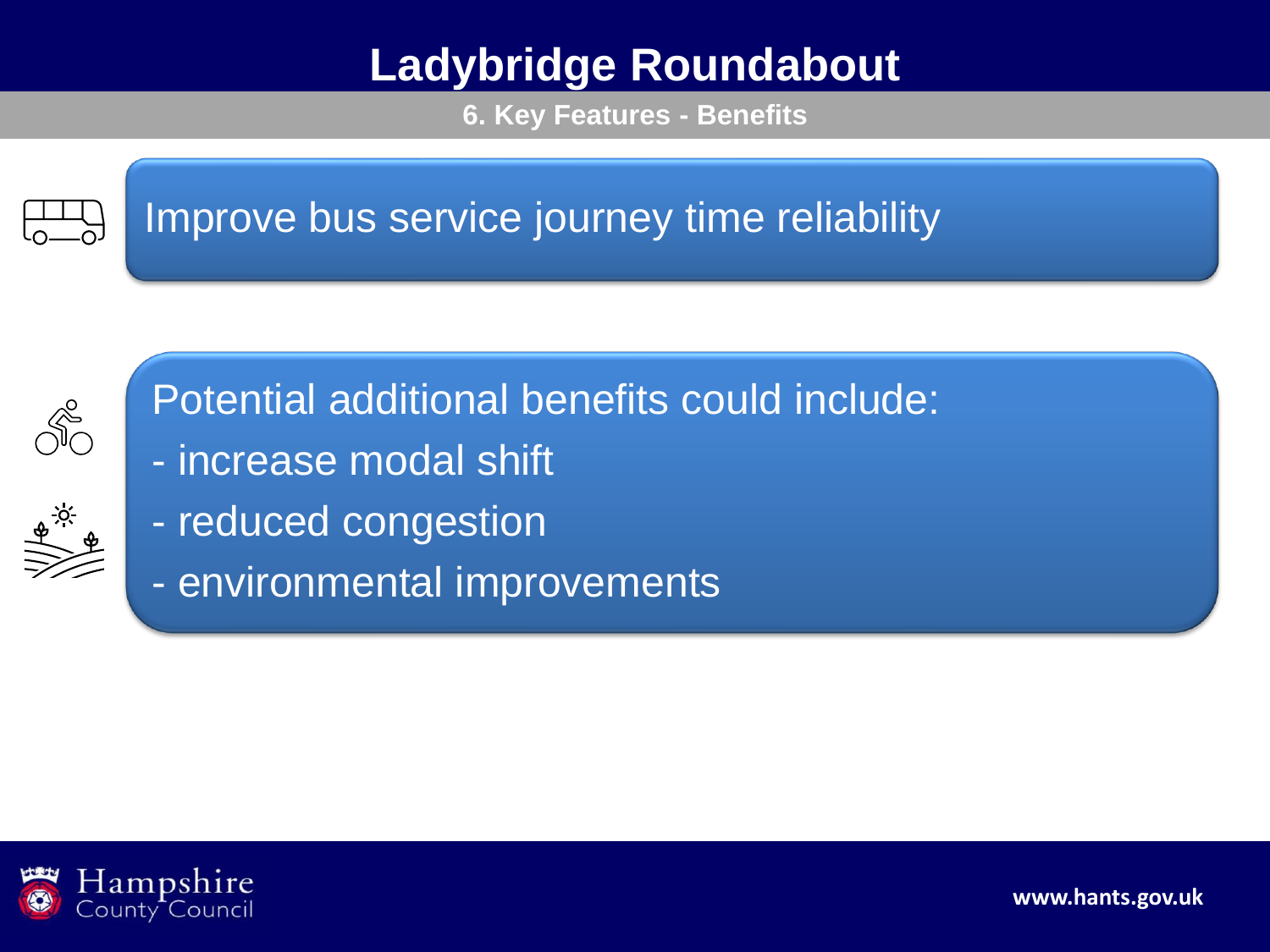**7. Ecological and Environmental Considerations**

### **Environmental commitments associated with the scheme:**

- Minimise loss through design the scheme does not remove any existing trees or hedgerows
- Hazel Dormice surveys to support hedgerow trimming activities
- Provision of a Construction Environmental Management Plan during the construction phase
- Provide enhancements to any local existing biodiversity and botanical features where possible





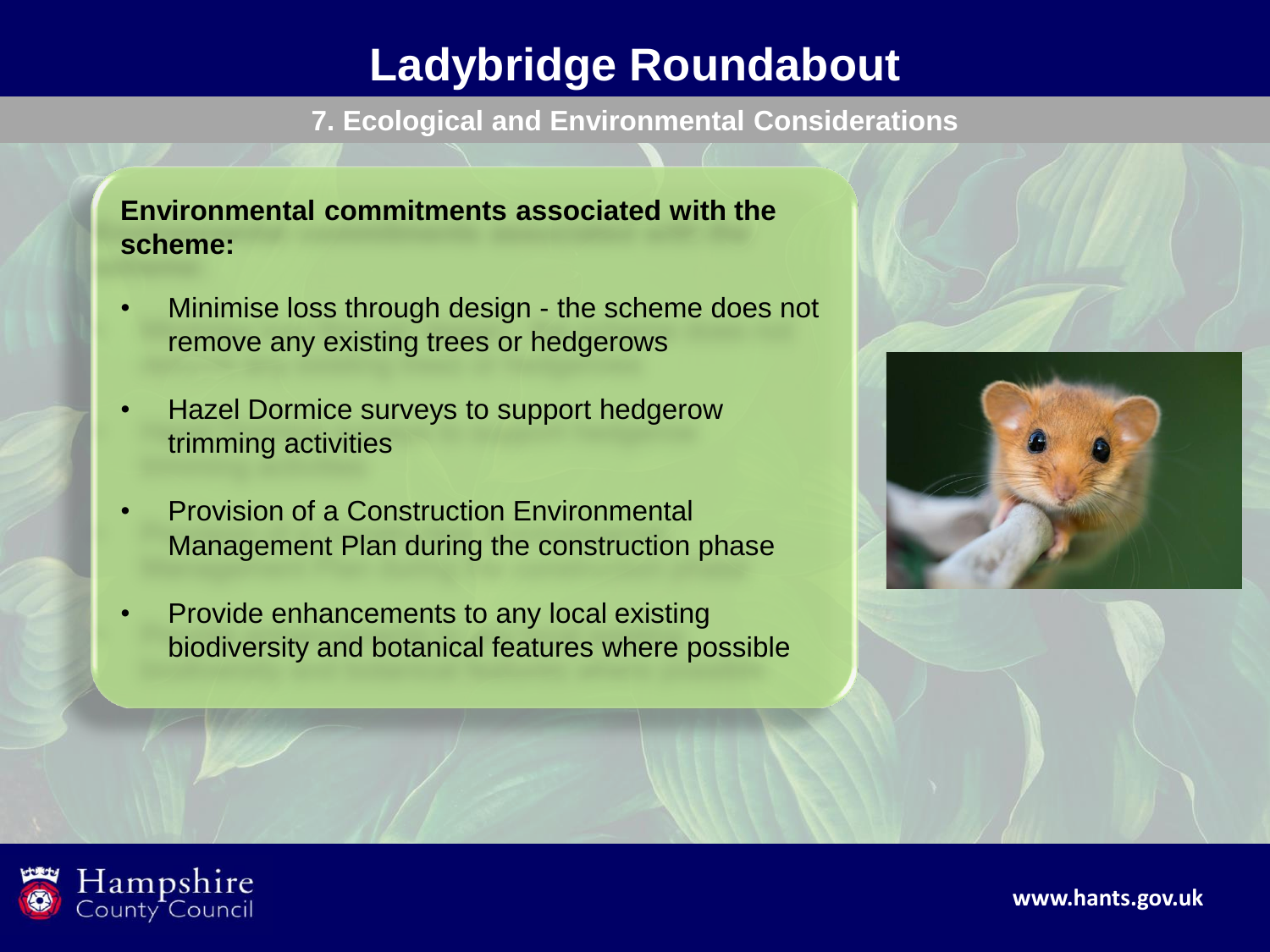**8. Your Feedback**